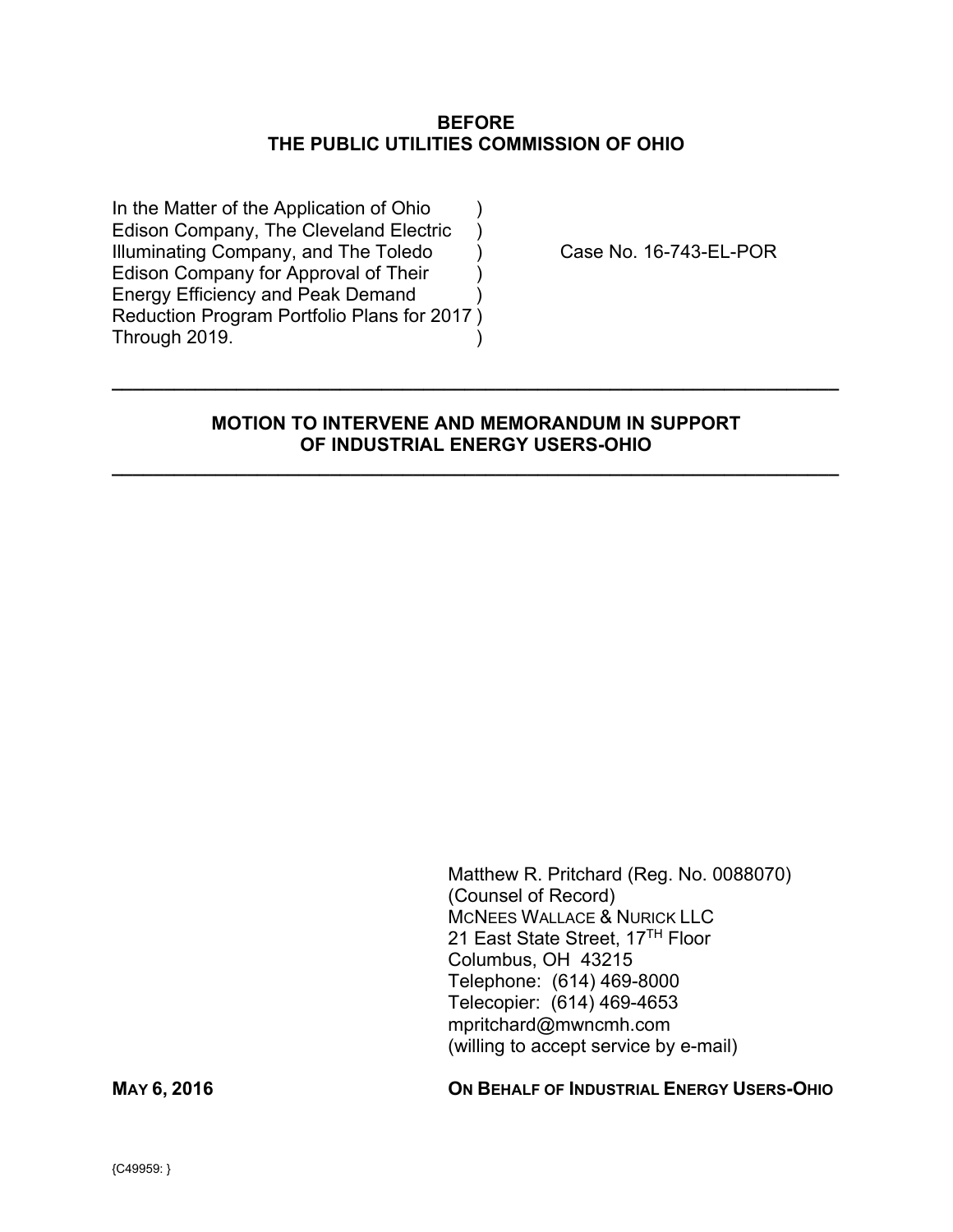### **BEFORE THE PUBLIC UTILITIES COMMISSION OF OHIO**

In the Matter of the Application of Ohio Edison Company, The Cleveland Electric ) Illuminating Company, and The Toledo (a) Case No. 16-743-EL-POR Edison Company for Approval of Their ) Energy Efficiency and Peak Demand ) Reduction Program Portfolio Plans for 2017 ) Through 2019.

## **MOTION TO INTERVENE OF INDUSTRIAL ENERGY USERS-OHIO \_\_\_\_\_\_\_\_\_\_\_\_\_\_\_\_\_\_\_\_\_\_\_\_\_\_\_\_\_\_\_\_\_\_\_\_\_\_\_\_\_\_\_\_\_\_\_\_\_\_\_\_\_\_\_\_\_\_\_\_\_\_\_\_\_\_\_\_\_\_**

**\_\_\_\_\_\_\_\_\_\_\_\_\_\_\_\_\_\_\_\_\_\_\_\_\_\_\_\_\_\_\_\_\_\_\_\_\_\_\_\_\_\_\_\_\_\_\_\_\_\_\_\_\_\_\_\_\_\_\_\_\_\_\_\_\_\_\_\_\_\_** 

Industrial Energy Users-Ohio ("IEU-Ohio") hereby respectfully moves the Public Utilities Commission of Ohio ("Commission"), pursuant to Section 4903.221, Revised Code, and Rule 4901-1-11, Ohio Administrative Code, for leave to intervene in the above-captioned matter with the full powers and rights granted by the Commission, specifically by statute or by the provisions of the Ohio Administrative Code, to intervening parties.

On April 15, 2016, Ohio Edison Company, The Cleveland Electric Illuminating Company, and The Toledo Edison Company ("FirstEnergy" or "Companies") filed an application for approval of its Energy Efficiency and Peak Demand Reduction Program ("EE/PDR") Portfolio Plan for 2017 through 2019. The rates that will be established to collect the costs of FirstEnergy's EE/PDR plan will ultimately be assessed to IEU-Ohio's members in FirstEnergy's service area.

As demonstrated further in the Memorandum in Support attached hereto and incorporated herein, IEU-Ohio has a direct, real, and substantial interest in the issues and matters involved in the above-captioned proceeding, and is so situated that the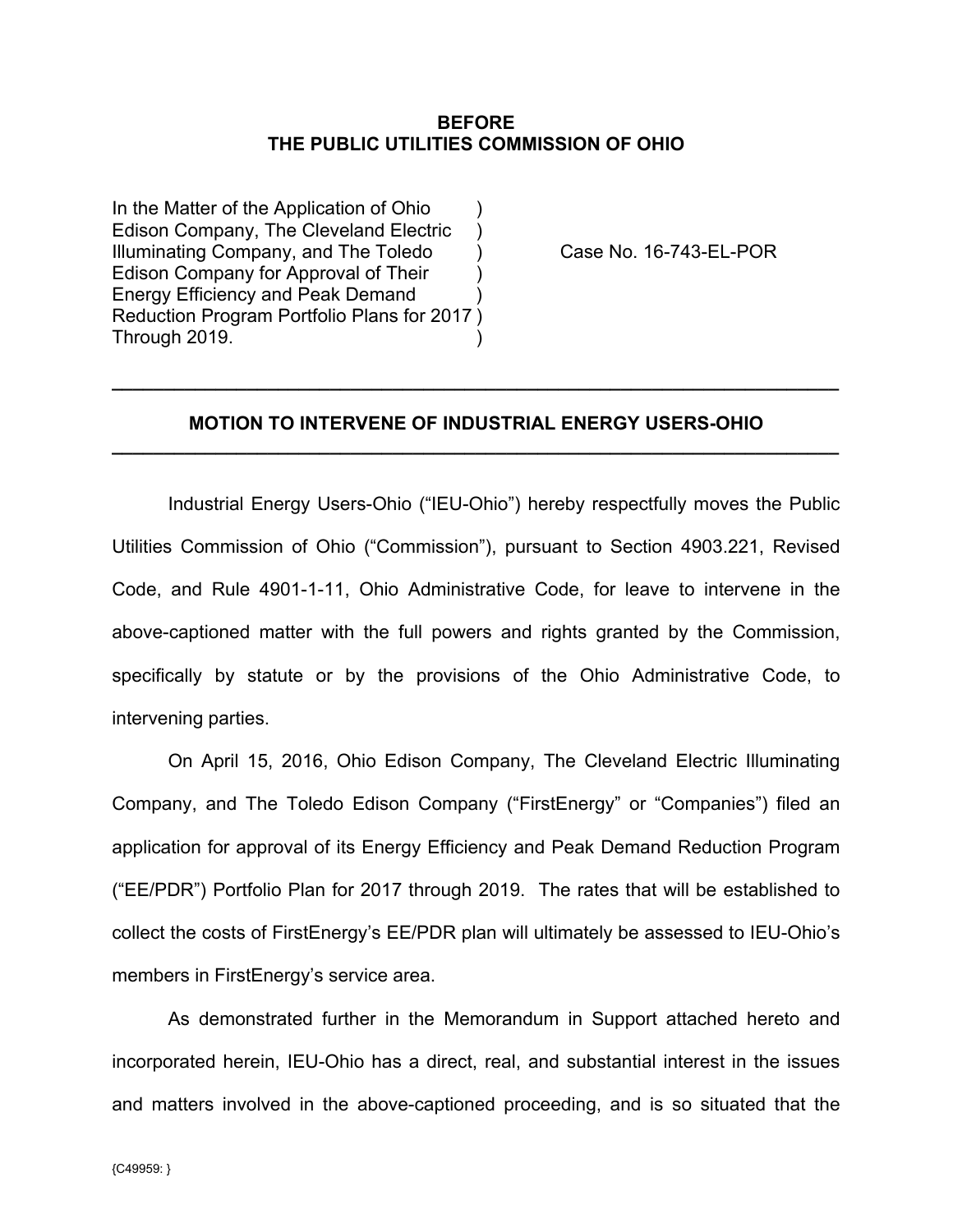disposition of this proceeding may, as a practical matter, impair or impede its ability to protect that interest. IEU-Ohio believes that its participation will not unduly prolong or delay this proceeding and that it will significantly contribute to the full development and equitable resolution of the factual and other issues in the proceeding. The interests of IEU-Ohio will not be adequately represented by other parties to the proceeding and, as such, IEU-Ohio is entitled to intervene with the full powers and rights granted by the Commission, specifically by statute and by the provisions of the Ohio Administrative Code, to intervening parties.

Respectfully submitted,

*/s/ Matthew R. Pritchard*  Matthew R. Pritchard (Reg. No. 0088070) (Counsel of Record) MCNEES WALLACE & NURICK LLC 21 East State Street, 17<sup>TH</sup> Floor Columbus, OH 43215 Telephone: (614) 469-8000 Telecopier: (614) 469-4653 mpritchard@mwncmh.com (willing to accept service by e-mail)

# **Attorney for Industrial Energy Users-Ohio**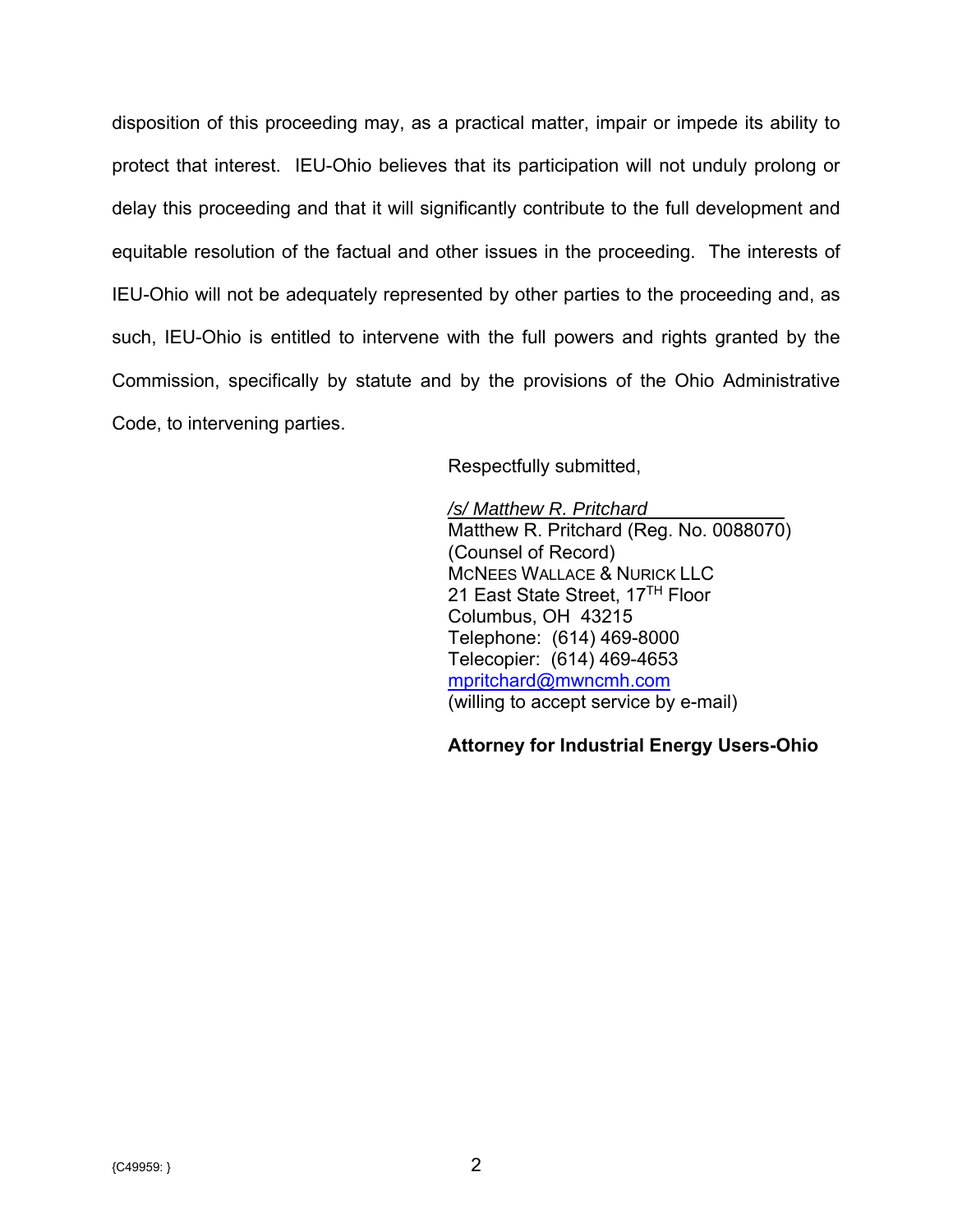### **BEFORE THE PUBLIC UTILITIES COMMISSION OF OHIO**

In the Matter of the Application of Ohio Edison Company, The Cleveland Electric ) Illuminating Company, and The Toledo (a) Case No. 16-743-EL-POR Edison Company for Approval of Their ) Energy Efficiency and Peak Demand ) Reduction Program Portfolio Plans for 2017 ) Through 2019.

## **MEMORANDUM IN SUPPORT \_\_\_\_\_\_\_\_\_\_\_\_\_\_\_\_\_\_\_\_\_\_\_\_\_\_\_\_\_\_\_\_\_\_\_\_\_\_\_\_\_\_\_\_\_\_\_\_\_\_\_\_\_\_\_\_\_\_\_\_\_\_\_\_\_\_\_\_\_\_**

**\_\_\_\_\_\_\_\_\_\_\_\_\_\_\_\_\_\_\_\_\_\_\_\_\_\_\_\_\_\_\_\_\_\_\_\_\_\_\_\_\_\_\_\_\_\_\_\_\_\_\_\_\_\_\_\_\_\_\_\_\_\_\_\_\_\_\_\_\_\_** 

In support of this Motion to Intervene, IEU-Ohio states that it is an association of ultimate customers. A current listing of IEU-Ohio member companies is available on IEU-Ohio's website at http://www.ieu-ohio.org/member\_list.aspx. IEU-Ohio's members purchase substantial amounts of electric and related services from Ohio's Electric Distribution Utilities ("EDU").

IEU-Ohio's members work together to address matters that affect the availability and price of utility services. Additionally, IEU-Ohio seeks to promote customer-driven policies that will assure an adequate, reliable, and efficient supply of energy for all consumers at competitive prices. To this end, IEU-Ohio has worked, including actively participating in the legislative process related to Substitute Senate Bill 310, and will continue to work to produce legislative, regulatory, and market outcomes that are consistent with the state policy contained in Section 4928.02, Revised Code.

IEU-Ohio has a real and substantial interest inasmuch as this proceeding may directly or indirectly impact the provision of electric service to IEU-Ohio members' manufacturing facilities. IEU-Ohio's direct interest in this proceeding is the result of the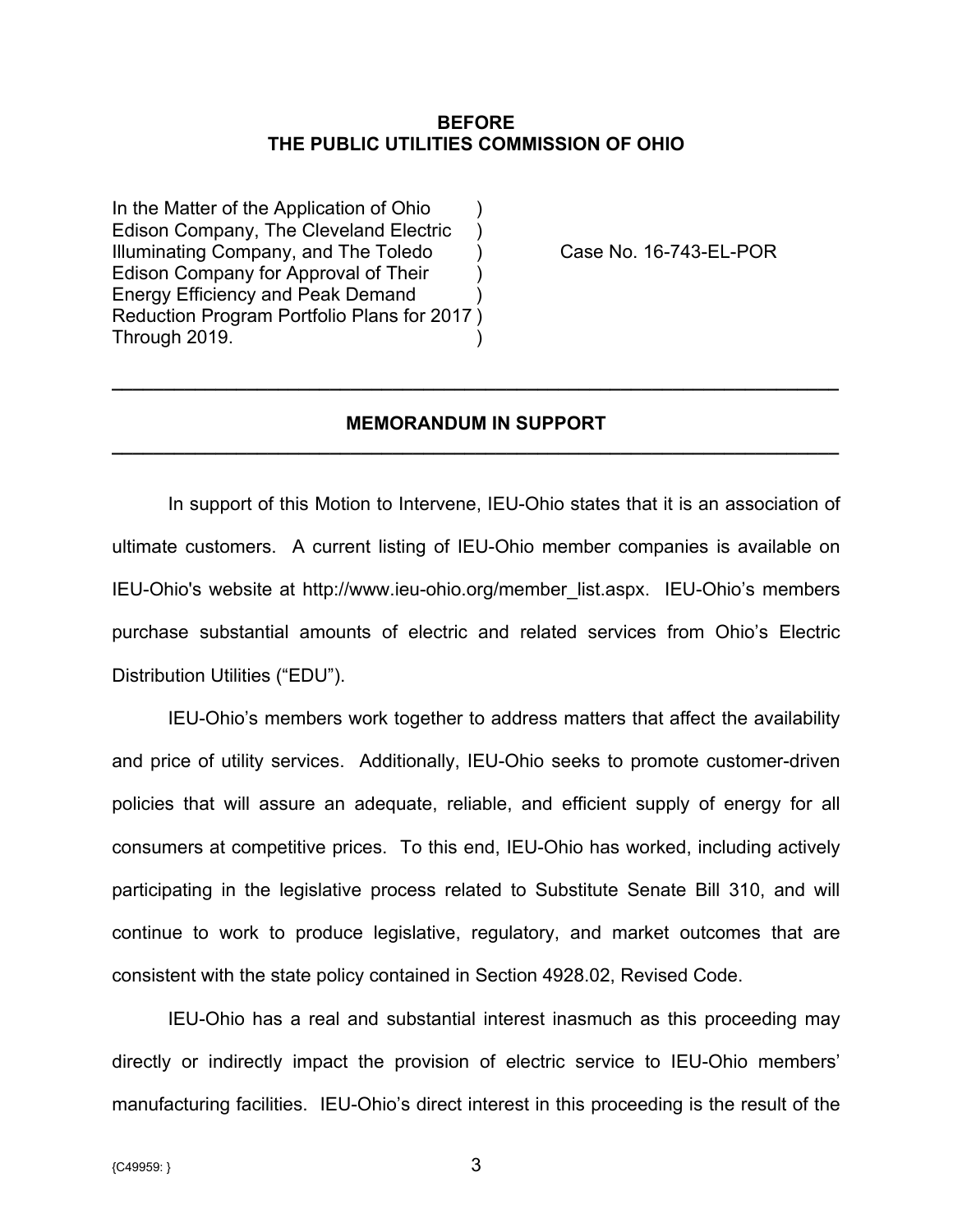effect that this proceeding shall have upon the price, adequacy, and reliability of the electric supply and related services within Ohio.

Respectfully submitted,

*/s/ Matthew R. Pritchard*  Matthew R. Pritchard (Reg. No. 0088070) (Counsel of Record) MCNEES WALLACE & NURICK LLC 21 East State Street, 17TH Floor Columbus, OH 43215 Telephone: (614) 469-8000 Telecopier: (614) 469-4653 mpritchard@mwncmh.com (willing to accept service by e-mail)

# **Attorney for Industrial Energy Users-Ohio**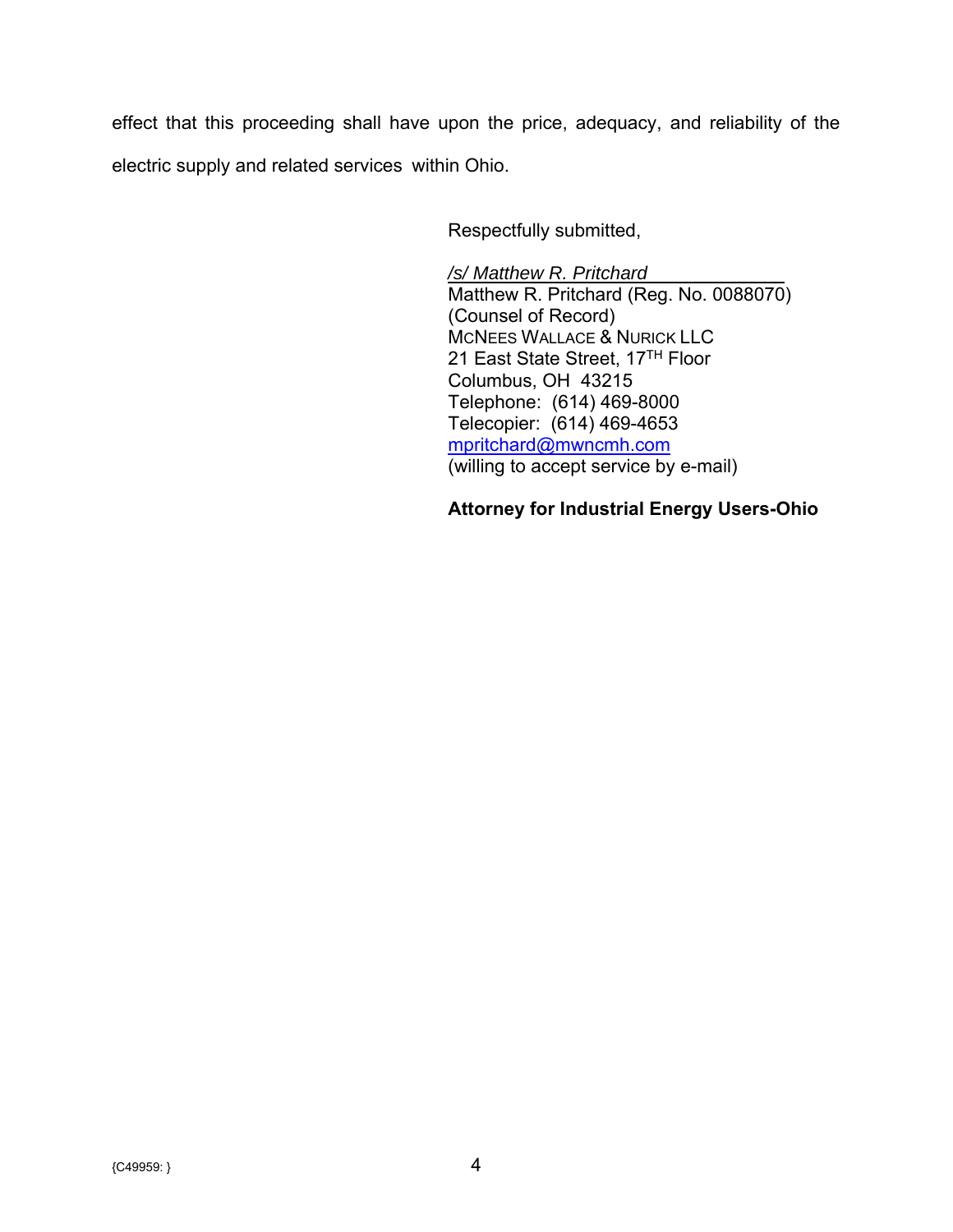## **CERTIFICATE OF SERVICE**

In accordance with Rule 4901-1-05, Ohio Administrative Code, the PUCO's efiling system will electronically serve notice of the filing of this document upon the following parties. In addition, I hereby certify that a service copy of the foregoing *Motion to Intervene of Industrial Energy Users-Ohio* was sent by, or on behalf of, the undersigned counsel for IEU-Ohio to the following parties of record this 6th day of May 2016, *via* electronic transmission.

> */s/ Matthew R. Pritchard*  Matthew R. Pritchard

Carrie M. Dunn FIRSTENERGY SERVICE COMPANY 76 South Main Street Akron, OH 44308 cdunn@firstenergycorp.com

Kathy J. Kolich Kolich & Associates, LLC 1521 Hightower Drive Uniontown, OH 44685 Kjklaw@yahoo.com

**COUNSEL FOR OHIO EDISON COMPANY, THE CLEVELAND ELECTRIC ILLUMINATING COMPANY AND THE TOLEDO EDISON COMPANY**

Trent Dougherty 1145 Chesapeake Ave., Suite I Columbus, Ohio 43212-3449 tdougherty@theOEC.org

John Finnigan Environmental Defense Fund 128 Winding Brook Lane Terrace Park, Ohio 45174 jfinnigan@edf.org

# **COUNSEL FOR THE OHIO ENVIRONMENTAL COUNCIL AND ENVIRONMENTAL DEFENSE FUND**

Madeline Fleisher Environmental Law & Policy Center 21 West Broad St., Suite 500 Columbus, OH 43215 mfleisher@elpc.org

### **COUNSEL FOR THE ENVIRONMENTAL LAW & POLICY CENTER**

Colleen L. Mooney Ohio Partners for Affordable Energy 231 West Lima Street Findlay, OH 45840 cmooney@ohiopartners.org

### **COUNSEL OF OHIO PARTNERS FOR AFFORDABLE ENERGY**

Robert Dove PO Box 13442 Columbus, Ohio 43213 rdove@attorneydove.com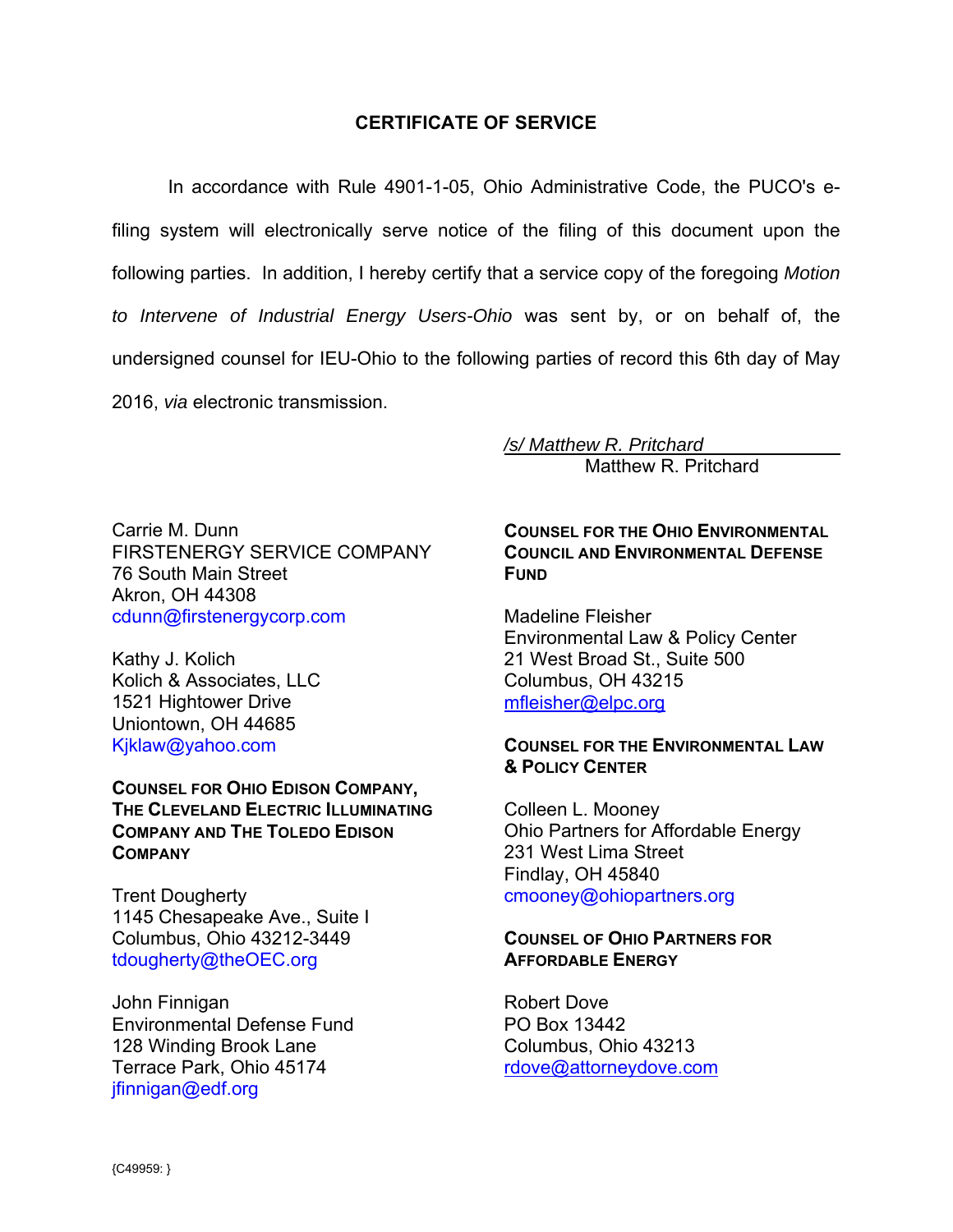# **COUNSEL FOR THE NATURAL RESOURCES DEFENSE COUNCIL**

Christopher Healey Kyle Kern Assistant Consumers' Counsels 10 West Broad Street, Suite 1800 Columbus, Ohio 43215-3485 christopher.healey@occ.ohio.gov kyle.kern@occ.ohio.gov

## **COUNSEL FOR THE OFFICE OF THE OHIO CONSUMERS' COUNSEL**

William Wright Public Utilities Section Attorney General's Office 30 East Broad Street, 16<sup>th</sup> Floor Columbus, Ohio 43215 William.wright@ohioattorneygeneral.gov

**COUNSEL FOR THE STAFF OF THE PUBLIC UTILITIES COMMISSION OF OHIO**